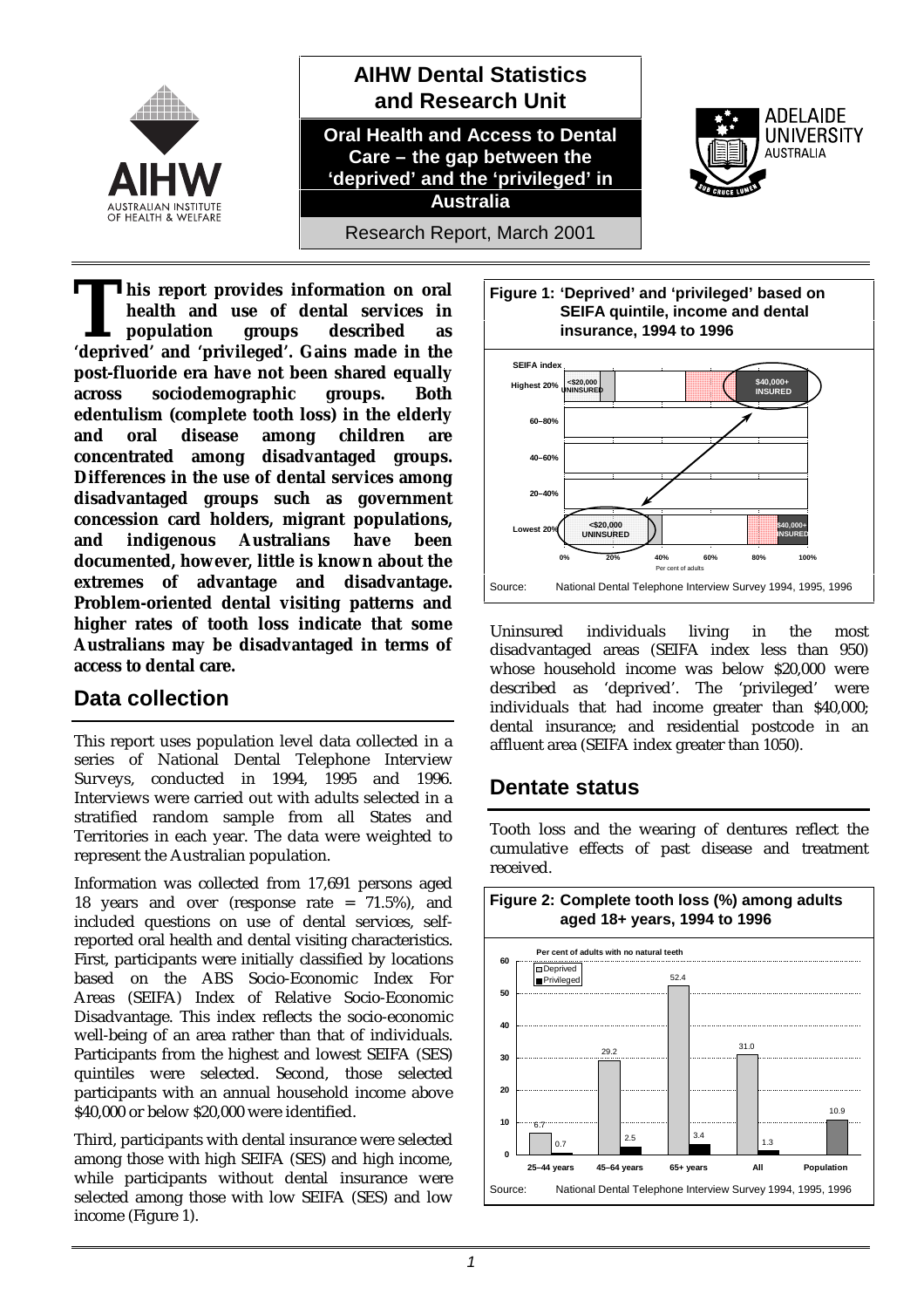Complete tooth loss increased markedly across age groups among disadvantaged sections of the population (Figure 2). Less than 4% of 'privileged' adults in any age group had lost all their natural teeth, however, among the 'deprived', complete tooth loss was reported by nearly 7% of those aged between 25 and 44 years. This increased to almost 30% of the adults in the 45–64 age group and more than half of those aged 65+ years.

The overall percentage of 'deprived' persons with complete tooth loss was extremely high compared to the 'privileged' group, 31.0% compared to 1.3%. The population figure, 10.9% (included for comparative purposes), shows that the 'deprived' group experienced almost three times the national rate of complete tooth loss for adults aged 18+ years.

One of the possible explanations for the variations in tooth loss between the 'deprived' and the 'privileged' may be a difference in historical treatment patterns.

# **Access to dental services**

The time since last dental visit indicates the level of contact with dental services.



There were clear differences between the dentate adults from the 'deprived' and 'privileged' groups in the time since their last dental visit (Figure 3). Less than half of the participants from 'deprived' households had visited in the previous year, compared to almost 70% of the 'privileged'. A greater percentage of the 'deprived' had not visited for two or more years, with a five-fold difference between the two groups (16.3% compared to 3.1%) when the time elapsed was five or more years.

Those who had not made a dental visit for five or more years were further investigated to determine the distribution by age group (Figure 4). Despite the

documented greater needs of disadvantaged groups, over 20% of those among the 'deprived' aged 65+ years had not had dental care for five or more years. It can be seen that the differences between the 'privileged' and the 'deprived' were most pronounced among the older age groups, the majority of whom had government concession cards and were eligible for public-funded dental care.



#### **Figure 4: Five or more years since last dental visit by age group, 1994 to 1996**

# **Usual frequency of dental visits**

The usual frequency of dental visits indicates whether an individual is a regular user of dental services. Irregular attendance (visiting a dental professional less than once in two years) may reflect barriers to access to care.

Figure 5 presents the percentage of dentate persons in each age group who usually make infrequent dental visits. Between 38.9% and 51.0% of 'deprived' persons reported that the usual period between their dental visits was 2 or more years, with the tendency toward irregular visits lowest among the 18–24 years age group, and highest among those aged 65+ years.

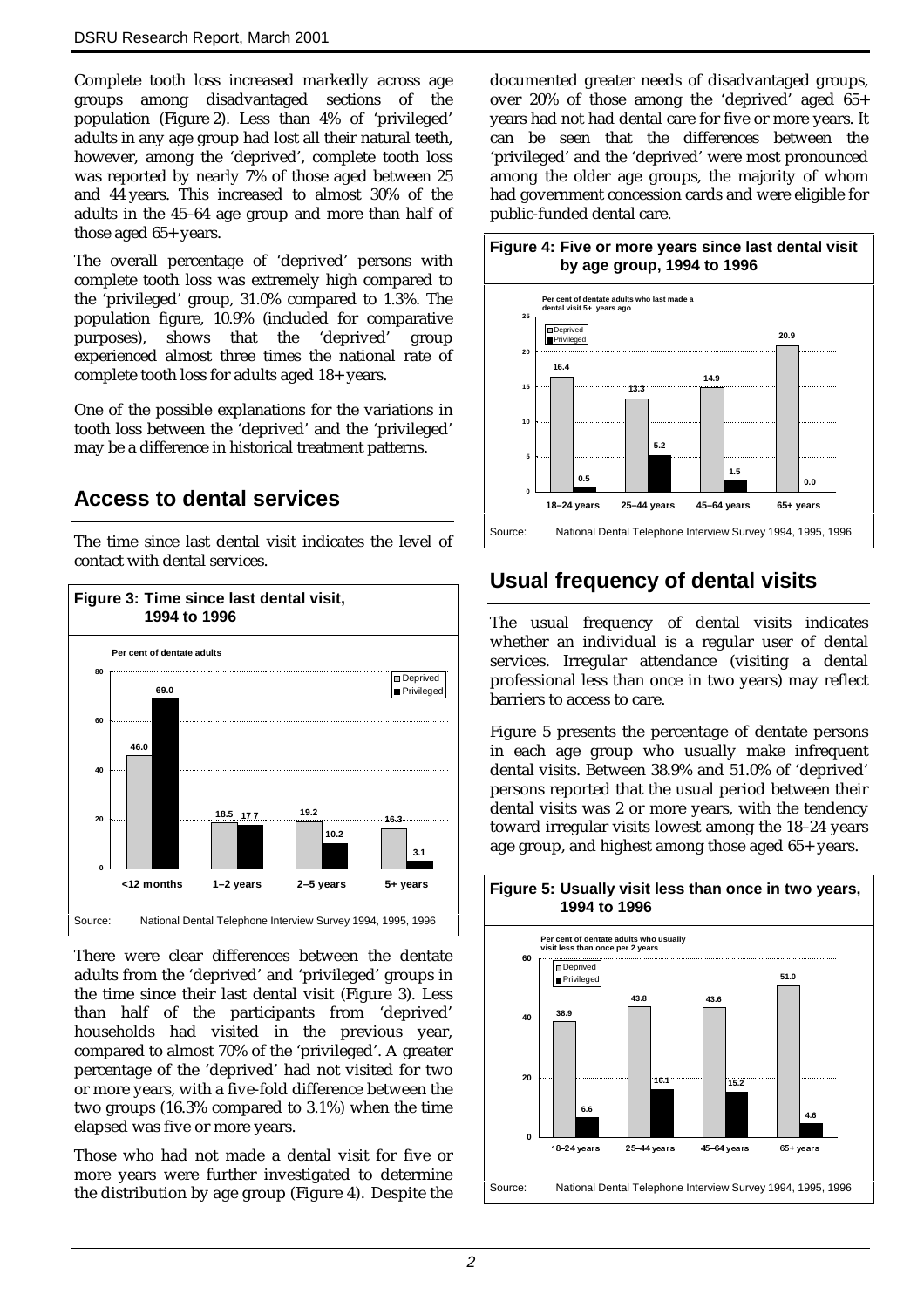Among 'privileged' groups, infrequent use of services peaked at 16.1% among the group aged 25–44 years, compared to 43.8% of the 'deprived' group.

# **Service mix by reason for dental visit**

Problem-oriented visiting behaviour may lead to more advanced disease and less favourable treatment, e.g. extraction, indicating the failure of all previous preventive and restorative treatment. Longer periods between dental visits reported by the 'deprived', particularly among those who usually visit for a problem, were likely to result in more invasive procedures when dental care was sought. Treatment received may reflect differences in unmet needs as well as affordability.

Figure 6 presents the mean number of extraction and filling services per person received by the 'privileged' and 'deprived' who visited for a problem or a check-up in the previous 12 months. Those who last visited for a problem received a higher number of services than those whose last visit was for a check-up.

The 'deprived' had three times as many teeth extracted, 0.60 cf. 0.20 per person, and fewer fillings than the 'privileged' who visited for a problem. Those visiting for a check-up experienced low levels of fillings and extractions, although the 'deprived' were more likely to have a tooth extracted. There were large differences between the two groups, indicating that the treatment likely to be received was influenced by socioeconomic factors as well as reason for visit.



# **Other characteristics of 'deprived' and 'privileged'**

Some dental visiting characteristics, perceived need, financial constraints, social impact and treatment outcomes among 'deprived' and 'privileged' adults are presented in Table 1.

### **Table 1: Other characteristics of dentate 'deprived' and 'privileged' (%), 1994 to 1996**

|                                                                        | <b>Deprived</b> | Privileged | <b>Population</b> |  |
|------------------------------------------------------------------------|-----------------|------------|-------------------|--|
| Perceived need for visit †                                             | %               | %          | %                 |  |
| No visit needed                                                        | 46.6            | 46.9       | 48.7              |  |
| Need check-up only                                                     | 22.1            | 34.7       | 28.1              |  |
| Need treatment                                                         | 30.6            | 18.4       | 22.8              |  |
| Usual visit – problem $\dagger$                                        | 69.7            | 33.6       | 49.8              |  |
| Location of last visit +                                               |                 |            |                   |  |
| Card public                                                            | 24.1            | $*0.2$     | 5.7               |  |
| Card private                                                           | 41.5            | $*2.2$     | 14.3              |  |
| Non-card private                                                       | 34.5            | 97.6       | 80.0              |  |
| Avoided visit due to cost †                                            | 36.7            | 14.0       | 27.7              |  |
| Difficulty with \$100 bill $\dagger$                                   | 36.9            | 3.6        | 14.2              |  |
| Toothache in last year                                                 | 14.5            | 11.8       | 12.1              |  |
| Extraction in last year †                                              | 26.9            | 7.5        | 13.7              |  |
| $\dagger$ Sig. p < 0.001 Chi-square                                    |                 |            |                   |  |
| estimate has a relative standard error greater than 25%                |                 |            |                   |  |
| National Dental Telephone Interview Survey 1994, 1995, 1996<br>Source: |                 |            |                   |  |

### **Perceived need for a dental visit**

A similar percentage of 'deprived' and 'privileged' participants reported that they did not need a dental visit at the time of their interview. However, among those who perceived the need for a visit, 30.6% of the 'deprived' group reported that they needed dental treatment, while 34.7% of the 'privileged' group reported that they needed a check-up only.

### **Usual reason for dental visit**

The reason for seeking dental care influences the treatment likely to be received. Check-up visits are more likely to result in timely treatment or preventive care, while visiting for a problem may reflect an inability to access dental services.

Dentate participants were asked whether they usually make a visit for a check-up or a dental problem. Twice the proportion of the 'deprived' group (69.7%) reported that they usually visit for a problem than the 'privileged' group (33.6%).

### **Place of last visit**

The majority of the 'privileged' group reported that their most recent dental visit was to a private practice at their own expense. Although 24.1% of the 'deprived' participants made their last visit at a public dental clinic, a further 41.5% were eligible for public care, but last made a visit at a private practice.

### **Affordability**

All respondents were asked whether they had avoided or delayed making a dental visit due to the cost, and how much difficulty they would have in paying a \$100 dental bill. Over a third of the 'deprived' group reported that they had avoided a